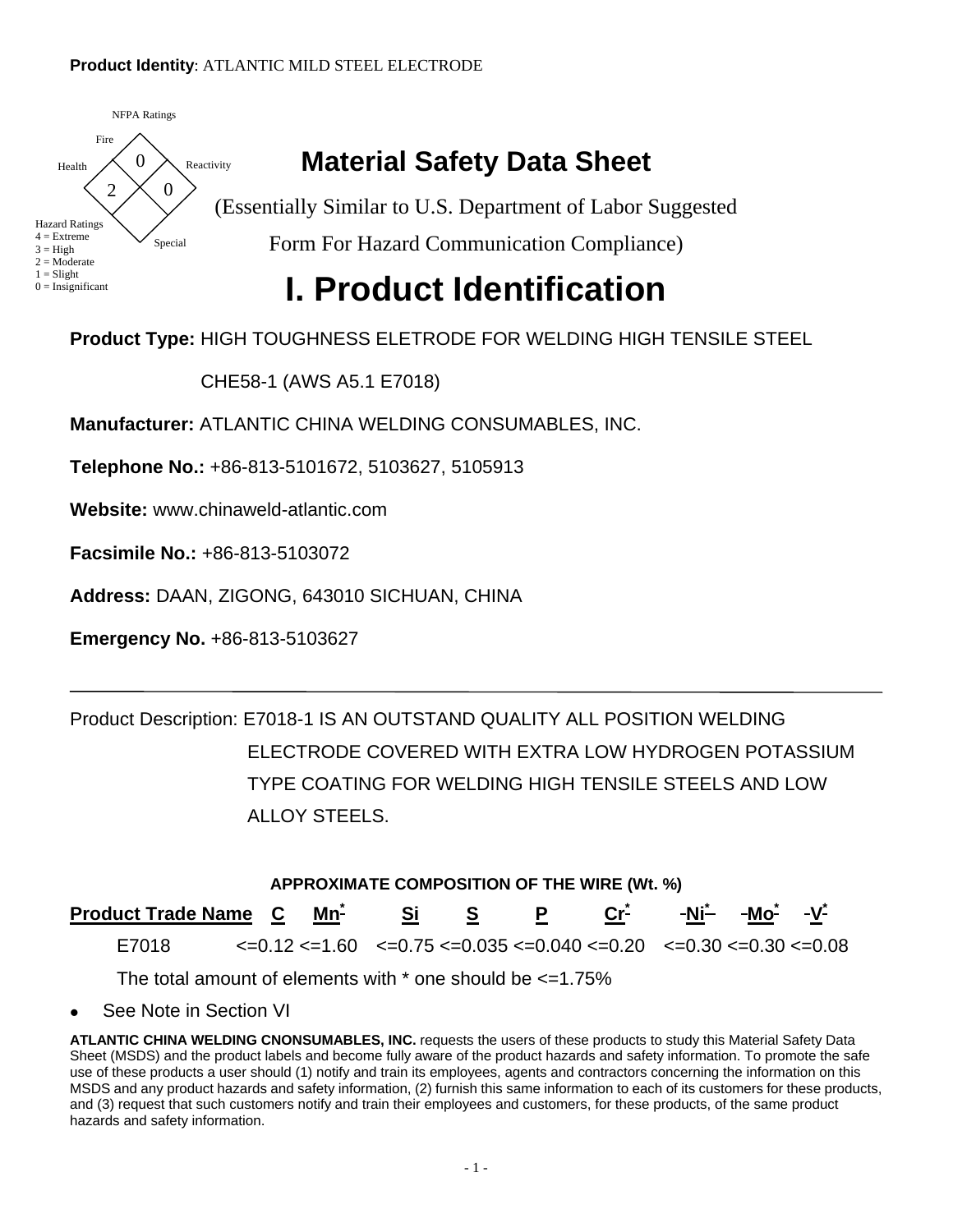## **II. Hazardous Ingredients**

**IMPORTANT**: This section covers the materials from which this product is manufactured. The fumes and gases produced during normal use of these products are covered in Section V. The term **HAZARDOUS** should be interpreted as a term required and defined by Laws, Statutes, or Regulations, and does not necessarily imply the existence of any hazard when the products are used as directed by **ATLANTIC CHINA WELDING CNONSUMABLES, INC.**

|                 |                   | <b>OSHA - PEL (1993)</b> |                       |                                   |                          |
|-----------------|-------------------|--------------------------|-----------------------|-----------------------------------|--------------------------|
| <b>Material</b> | (CAS No.)         | <b>SARA</b>              | $TWA$ (mg/m3)         | TWA (mg/m3)                       | STEL (mg/m3)             |
| Aluminum (AI)   | $(7429-90-5)$     | $\star$                  | 5 (Welding Fume)      | 5 (Welding Fume)                  | --                       |
| Carbon(C)       | $(7440 - 44 - 0)$ | 3.5                      | (Carbon Black)        | 3.5 (Carbon Black)                | --                       |
| Copper (CuP)    | $(7440 - 50 - 8)$ | $\star$                  | 0.2 (Fume)            | 0.1 (Fume)                        | --                       |
| Iron(Fe)        | $(7439-89-6)$     | 5                        | (Oxide Fume)          | 10 (Total Particulate)            | --                       |
| Manganese(Mn)   | $(7439-96-5)$     | $\star$                  | 0.2 (Fume)            | 1 (Fume)                          | 3                        |
| Silicon (Si)    | $(7440 - 21 - 3)$ |                          | 10 (Dust)             | 5 (Respirable)                    | --                       |
| Titanium(Ti)    | $(7440-32-6)$     |                          | 10 (Titanium Dioxide) | 5 (Titanium Dioxide - Respirable) | $\overline{\phantom{m}}$ |
| Zirconium (Zr)  | $(7440 - 67 - 7)$ | $5$ (as $Zr$ )           | 10 (STEL)             | $5$ (as $Zr$ )                    | 10                       |

**NOTE**: In the ingredients table, an asterisk (\*) after the CAS number indicates a toxic chemical subject to the reporting requirements of Section 313 of the Emergency Planning and Community Right-To-Know Act of 1986 (SARA) and 40 CFR Part 372..

Some of these products may not contain all of the materials listed. For details of composition, refer to the COMPOSITION TABLE in Section I.

### **III. Physical Data**

As shipped, these products are nonflammable, non-explosive, non-reactive, and non-hazardous.

**Physical State:** GAS () LIQUID () SOLID (X)

**Odor and Appearance:** Copper coated or bare, solid steel wire or rod, odorless.

## **IV. Fire & Explosion Hazard**

**Flammable/Explosive:** NO (X) YES ( )

**Under what conditions:** Only the packaging for this product could burn.

**Extinguishing Media:** This product will not burn; however, welding arcs and sparks can ignite combustible and flammable materials. Use the extinguishing media recommended for the burning materials and fire situation. See ANSI Z49.1 "Safety in Welding and Cutting" and "Safe Practices" Code: SP, published by the American Welding Society, P. O. Box 351040, Miami, FL33135, and NFPA 51B "Cutting and Welding Processes," published by the National Fire Protection Association, Battery march Park, Quincy, MA 02269 for additional fire prevention and protection information.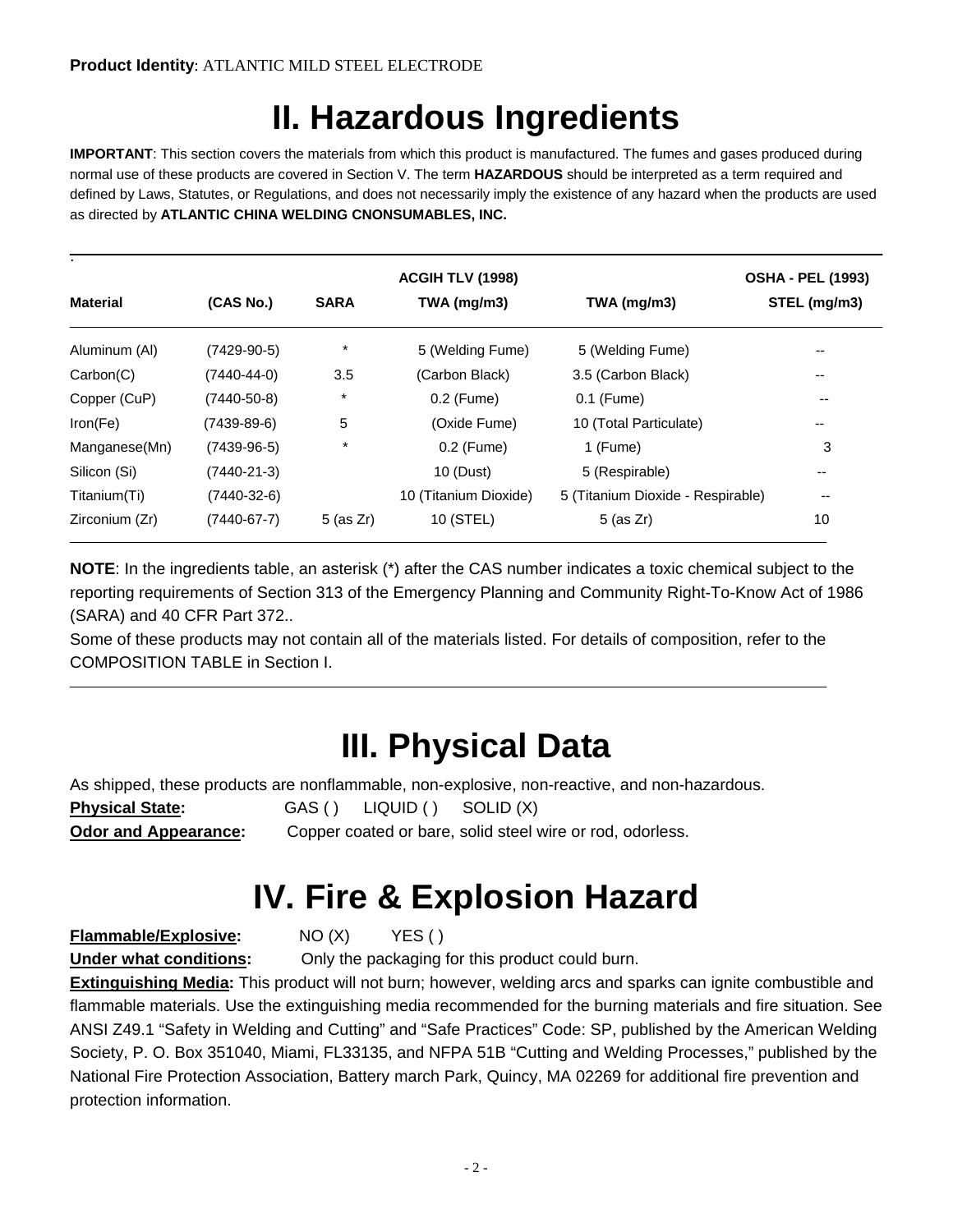### **V. Reactivity Data**

**Stability:** Stable (X) Unstable () Polymerization will not occur **Incompatible products:** None currently known

**Hazardous decomposition products:** Welding fumes and gases cannot be classified simply. The composition and quantity of both are dependent upon the material being worked, the process, procedures and consumables used. Other conditions which also influence the composition and quantity of the fumes and gases to which workers may be exposed include: coatings on the material being worked (such as paint, plating or galvanizing), the number of welding operations and the volume of the work area, the quality and amount of ventilation, the position of the worker's head with respect to the fume plume, as well as the presence of contaminants in the atmosphere (such as chlorinated hydrocarbon vapors from cleaning or painting activities). When the materials are consumed, the fume and gas decomposition products generated are different in percent and form from the ingredients listed in Section II. Decomposition products of normal operation include those originating from the volatilization, reaction, or oxidation of the ingredients, plus those from the material being worked and the coatings etc. noted above.

**Reasonably expected decomposition products** from normal use of these products include a complex of the oxides of the materials listed in Section II, as well as carbon monoxide, carbon dioxide, ozone and nitrogen oxides (refer to "Characterization of Arc Welding Fume" available from the American Welding Society). THE TLV FOR MANGANESE (0.2 mg/m3) WILL BE REACHED BEFORE THE GENERAL LIMIT FOR WELDING FUMES OF 5 mg/m3 IS REACHED. MONITOR FUMES FOR MANGANESE. The only way to determine the true identity of the decomposition products is by sampling and analysis. The composition and quantity of the fumes and gases to which a worker may be overexposed can be determined from a sample obtained from inside the welder's helmet, if worn, or in the workers breathing zone. See ANSI/AWS F1.5 "Methods for Sampling and Analyzing Gases from Welding and Allied Processes" and ANSI/AWS F1.1 "Method for Sampling Airborne Particles Generated by Welding and Allied Processes," available from the American Welding Society.

### **VI. Physical and Health Hazard Data**

Electric arc working may create one or more of the following health or physical hazards. Fumes and gases can be dangerous to your health. Electric shock can kill you. Arc rays can injure eyes and burn skin. Noise can damage hearing. An additional detailed description of the Health and Physical Hazards and their consequences may be found in ESAB's publications F52-529 "Precautions and Safe Practices for Electric Welding and Cutting" and 17982 "Standard for Fire Prevention During Welding, Cutting and Other Hot Work." You may obtain copies from your local supplier or by writing to the address in Section I.

**Route of overexposure:** The primary route of entry of the decomposition products is by inhalation. Skin contact, eye contact, and ingestion are possible. Absorption by skin contact is unlikely. When these products are used as recommended by **ATLANTIC CHINA WELDING CONSUMABLES, INC.,** and ventilation maintains exposure to the decomposition products below the limits recommended in this section, overexposure is unlikely.

**Effects of acute (short-term) overexposure** to the gases, fumes, and dusts may include irritation of the eyes, lungs, nose and throat. Some toxic gases associated with welding may cause pulmonary edema, asphyxiation, and death. Acute overexposure may include signs and symptoms such as watery eyes, nose and throat irritation, headache, dizziness, difficulty in breathing, frequent coughing, or chest pain. The presence of copper in fume can cause metal fume fever. Short term symptoms may include a metallic taste in the mouth, dryness or irritation of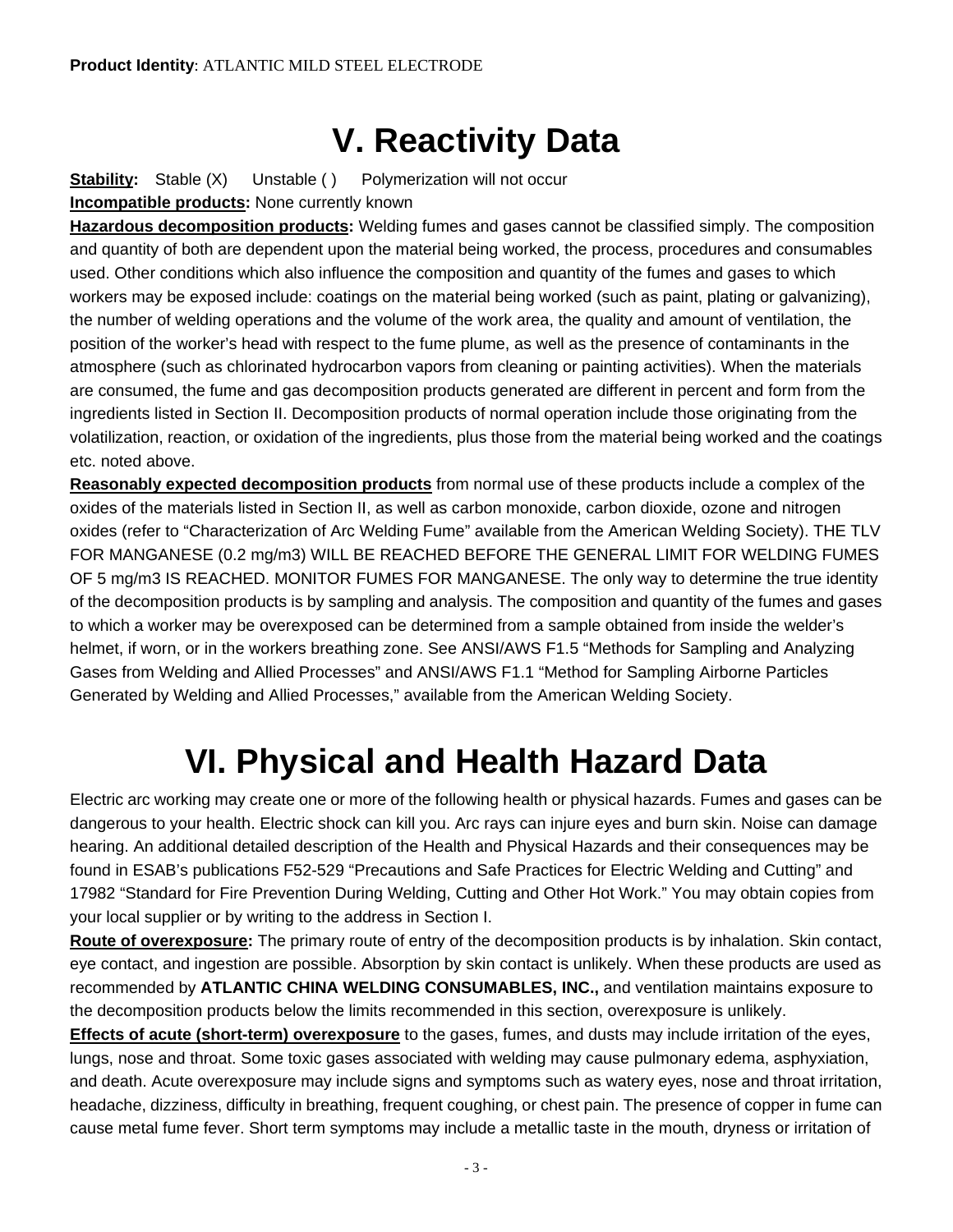#### **Product Identity**: ATLANTIC MILD STEEL ELECTRODE

the throat followed by coughing, shortness of breath, nausea, fever, body ache, and chills. Symptoms usually disappear within 24 hours. Prolonged or repeated overexposure to iron oxide produced in grinding or welding may cause siderosis.

**Pre-existing Medical Conditions Aggravated by Overexposure:** Individuals with allergies or impaired respiratory function may have symptoms worsened by exposure to welding fumes; however, such reaction cannot be predicted due to the variation in composition and quantity of the decomposition products.

**Effects of chronic (long-term) overexposure** to air contaminants may lead to their accumulation in the lungs, a condition which may be seen as dense areas on chest X-rays. The severity of the change is proportional to the length of the exposure. The changes seen are not necessarily associated with symptoms or signs of reduced lung function or disease. In addition, the changes on X-rays may be caused by non-work factors such as smoking, etc. Inhalation of too much iron oxide fume over a long time can cause siderosis, sometimes called "iron pigmentation" of the lung. It can be seen on a chest x-ray but causes little or no disability. Long term exposure to welding fume, gases or dust may contribute to pulmonary irritation or pneumoconiosis. Overexposure to manganese compounds may affect the central nervous system, symptoms of which are languor, sleepiness, muscular weakness, emotional disturbances and spastic gait. The effect of manganese on the central nervous system is irreversible. Copper poisoning has been reported in the literature from exposure to high levels of copper. Liver damage can occur due to copper accumulation in the liver; the damage is characterized by cell destruction and cirrhosis. High levels of copper may cause central nervous system damage characterized by nerve fiber separation and cerebral degeneration.

**Exposure limits** for the ingredients are listed in Section II. The ACGIH and the 1989 OSHA TWA for welding fume is 5 mg/m3. At times the limit for a particular hazardous chemical is reached before the limit for welding fumes. TLV-TWAs should be used as a guide in the control of health hazards and not as fine lines between safe and excessive concentrations. As noted in Section V, the welding fume is a mixture of many components. Therefore, a statutory computation of the *equivalent exposure* is required. The *equivalent exposure* value for the fume mixture shall always be less than one. When these products are used as recommended by **ATLANTIC CHINA WELDING CONSUMABLES, INC.**, and the preventive measures taught in this MSDS are followed, overexposure to hazardous substances will not occur.

**Emergency First Aid Measures:** In case of emergency**,** call for medical aid. Employ first aid technique recommended by the Red Cross. **IF BREATHING IS DIFFICULT,** give oxygen and call for a physician. **FOR ELECTRIC SHOCK**, disconnect and turn off the power. If not breathing, begin artificial respiration, preferably mouth-to-mouth. If no detectable pulse, begin Cardio Pulmonary Resuscitation (CPR). Immediately call a physician. **FOR ARC BURN** applies cold, clean compresses and calling a physician.

- **Eye Contact:** Flush with water for at least fifteen minutes to remove all residues. If irritation persists, obtain medical assistance.
- **Skin Contact:** Promptly flush with soap and water to remove all residues. If irritation persists, consult a physician.

**Inhalation: IMMEDIATELY** obtain medical assistance, remove to fresh air. If breathing has stopped, perform artificial respiration and immediately obtain medical assistance!

**Ingestion:** Not likely.

#### **Carcinogenic Assessment (NTP Annual Report, IARC Monographs, Other):** None.

**• WARNING:** This product, when used for welding or cutting, produces fumes or gases, which contain chemicals known to the State of California to cause birth defects and, in some cases, cancer. (California Health & Safety Code §25249.5 et seq.)